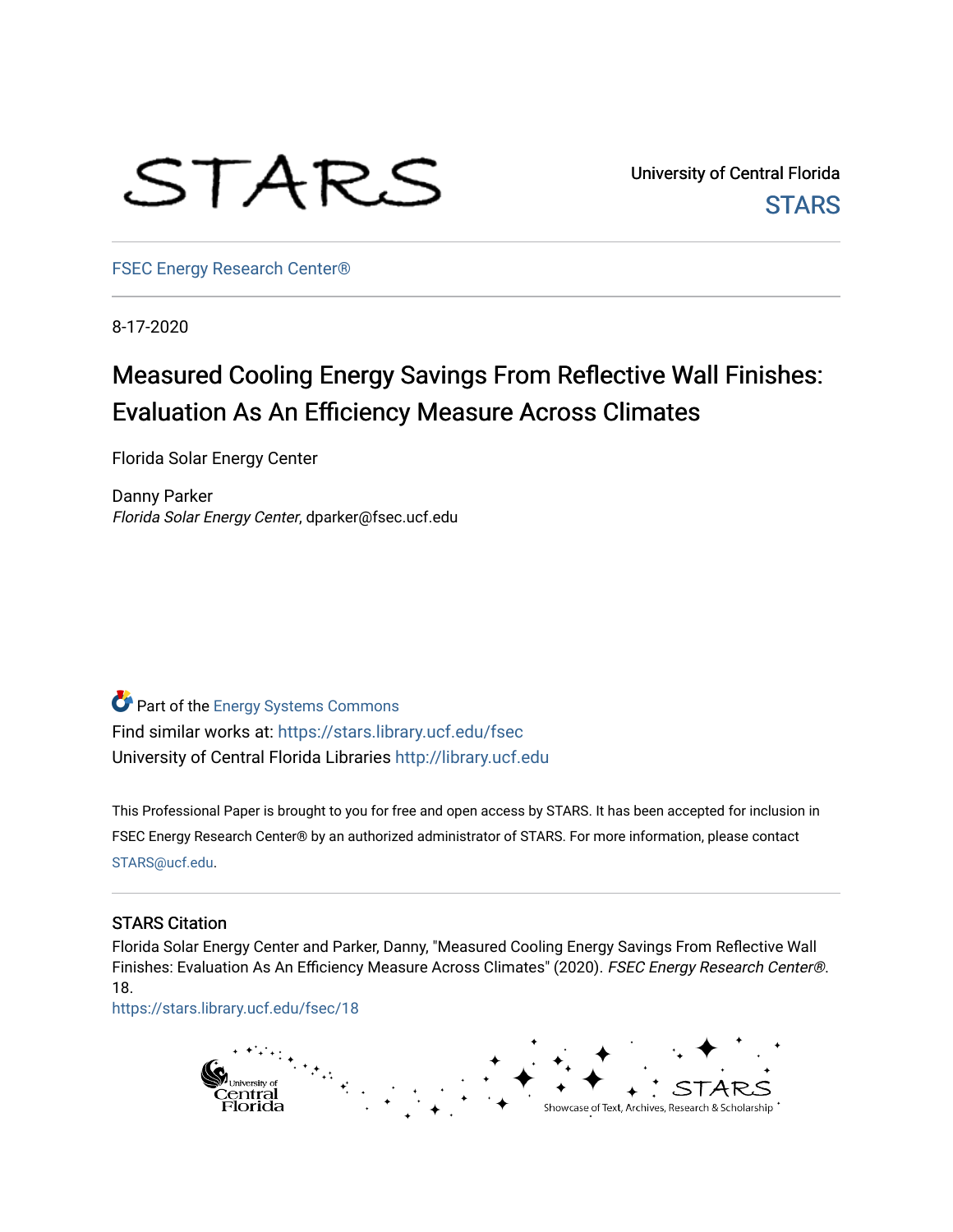# **Measured Cooling Energy Savings from Reflective Wall Finishes: Evaluation as an Efficiency Measure across Climates**

*Danny S. Parker, FSEC Energy Research Center, University of Central Florida*

# **ABSTRACT**

In past research, reflective roofs have shown significant potential to reduce cooling in buildings. However, there have been few empirical evaluations of cooling reductions from changing *wall* reflectance. In the reported study, several experiments with instrumented scale test buildings are used to provide validation for a detailed simulation analysis across varied North American climates. The simulations establish the potential of reflective walls as an efficiency measure in existing buildings against climate.

# **Background**

In research spanning three decades, solar reflective roofs have been shown to reduce building space cooling (Rosenfeld et al. 1998, Parker et al. 1998, Synnefa et al. 2007, Akbari and Kolokotsa 2016). Cooling energy savings from white reflective roofing in residential buildings have been found to be on the order of 10-20% vs. darker, less reflective colors. Poorly insulated structures with little installed insulation showed even higher savings potential. Comfort implications are also potentially large. Given the impact, the question naturally arises as to how increased wall reflectance might reduce cooling energy. Vernacular architecture with whitewashed walls in Portugal and Greece suggests that higher wall reflectance may improve comfort under hot conditions as well as reduce cooling loads (Fernandes et al. 2015).

Millions of concrete block homes in the Southern U.S. have uninsulated concrete masonry unit (CMU) walls which are difficult and expensive to insulate. Indeed, in older research in 1995 conducted by Oak Ridge National Laboratories with the Florida Solar Energy Center (FSEC), we found that the cost to externally insulate such walls with R-5 to R-10 ( $ft^2$ - $°F$ hr/Btu) foam insulation and re-apply a stucco outer finish, was ~\$10-\$12K in 1994, with measured cooling energy savings on the order of only 5-14% depending strongly on interior thermostat settings (Barkaszi and Parker 1995). That study also found that at least three million homes in Florida, alone had uninsulated masonry at that time. In more recent research with a highly monitored residential retrofit program in Florida, high costs against available savings were seen once more (Sutherland et al. 2016). Costs approached \$20K against 18% annual savings for cooling or  $\sim$ 1000 kWh.

Low cost solutions are needed for reducing cooling load in homes with uninsulated CMU walls. In this research we sought to see if increasing wall reflectance could provide much of the cooling energy savings of added wall insulation at a fraction of the cost.

Energy simulations such as DOE 2.1E within *EnergyGauge USA* or more recently *EnergyPlus* within *BEopt* or *Open Studio* show a 4-10% reduction in space cooling from making walls in hot climates more reflective (Petrie et al. 2007). However, cooling reduction can be even greater if walls are less insulated or larger in area and less shaded as with two-story buildings.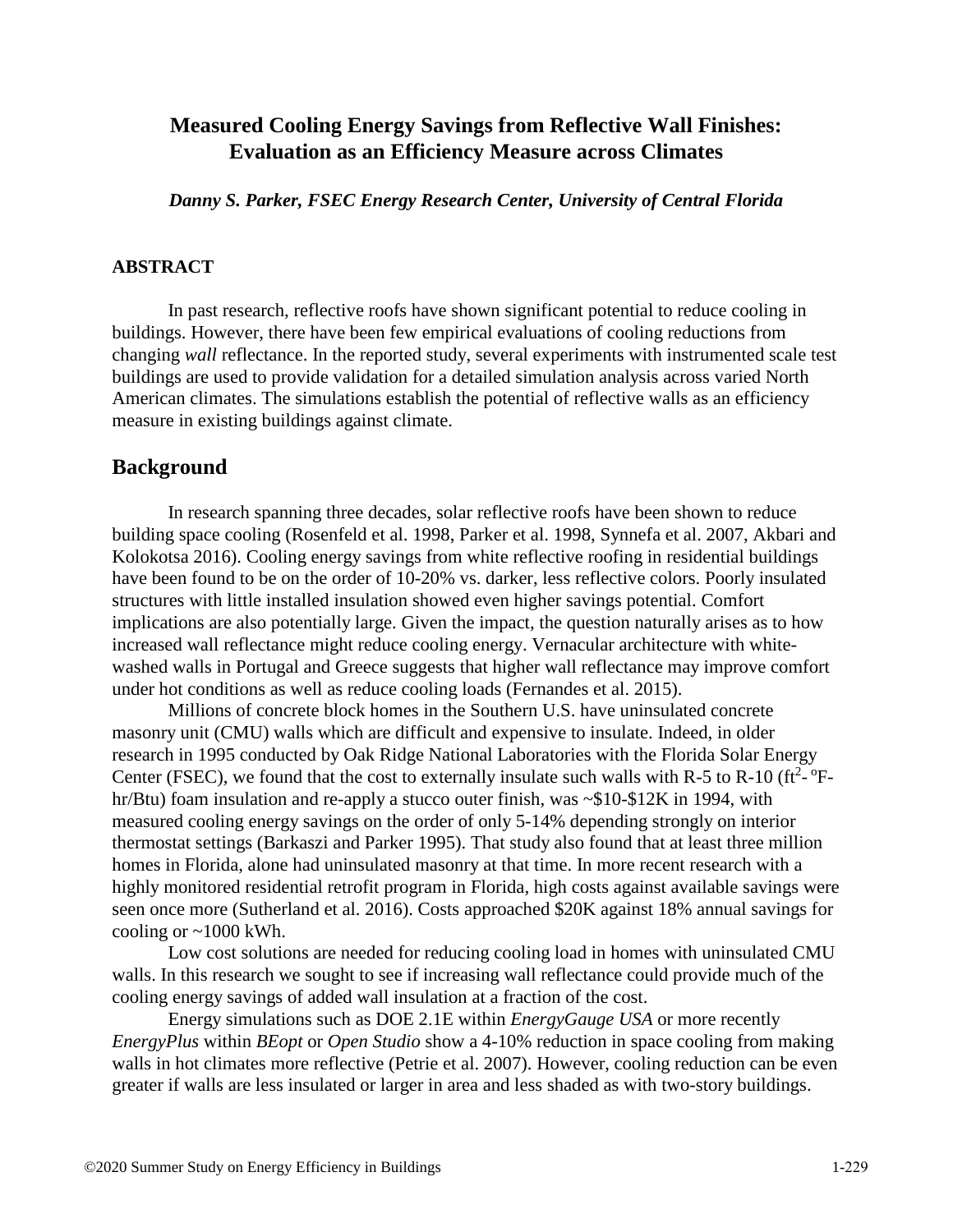There have been few experiments where the wall reflectance influence has been directly measured. Past empirical studies include experiments of Moujaes and Brickman (2003), Petrie et al. (2007), Doya et al. (2012) and Zinzi et al. (2016), although no work has tied experimental results to a more extensive effort to simulate impacts across climates.

# **Experimental Test of Wall Reflectance**

We used available small scale experimental buildings at the Florida Solar Energy Center (FSEC) as a ready means for an experimental evaluation of how wall reflectance may influence cooling. The central objective was to estimate such savings empirically and then use results to guide a simulation study of potential across climates.

The buildings used for the experimental evaluation had previously been used to evaluate the potential of night sky radiation for offsetting cooling load. This evaluation showed a limited cooling savings potential of approximately 15% compared to no night cooling at a set point of 78°F, but falling to near zero at 75°F (Parker et al. 2008).

However, given the detailed characterization of the test buildings from earlier research, it became apparent that they could be readily used to evaluate how solar reflective walls might influence measured cooling performance. We chose to use one of the two 12 x 16 foot test structures (192 ft<sup>2</sup> of conditioned area) for our wall reflectance test. These highly instrumented buildings are located at FSEC in Cocoa, Florida. The buildings have slab on grade foundations and R-30 ceiling insulation. The frame walls in both are insulated with R-13 fiberglass batt insulation and sheathed with beige concrete board lapped siding. We used  $SF<sub>6</sub>$  tracer gas to test the in-situ infiltration rates of the buildings. The test building measured infiltration rate was 0.34 air changes per hour (ACH).

Each test building has four 32" x 32" double-glazed windows with a rated U-factor of 0.35 Btu/hr-ft<sup>2o</sup>F, a solar heat gain coefficient of 0.35 and a visible transmittance of 60%. The windows are covered with white interior blinds. The glass area is 28.4 square feet for a glazing to floor ratio of 15%– similar to prevailing residential construction practice in Central Florida. Facing south is 14.2 square feet with 7.1 square feet facing east and west. There is a single 20  $\text{ft}^2$ insulated metal door in each building.

Interior lamps are turned on and off to release an amount of heat to the interior according to a schedule designed to simulate residential occupancy. Latent gains at 18% of total internal heat gain load were provided by small humidifiers in each building. Further details are provided in source reports for the night sky radiative cooling project (Parker et al. 2008).

The buildings are cooled by a small 5,000 Btu/hour, through the wall, air conditioner. The measured temperature inside the 200 square feet control building was maintained at  $78.0^{\circ}F +0.5^{\circ}$ throughout the entire summer. Internal gains simulating occupancy include moisture generation, which was also kept constant. In summer 2008, we used the heavily instrumented small buildings (1/10 scale of normal floor area) to examine the impact of increasing wall reflectance in an experimental setting.

After collecting data for half the summer with the original beige wall color, on July 8th the walls were re-painted using two coats of *Sherwin Williams* flat white paint (*Luxon: Extra White, A24 W351*). This split the summer season so we could examine how air conditioning energy use changed before and after application of the more reflective white coating.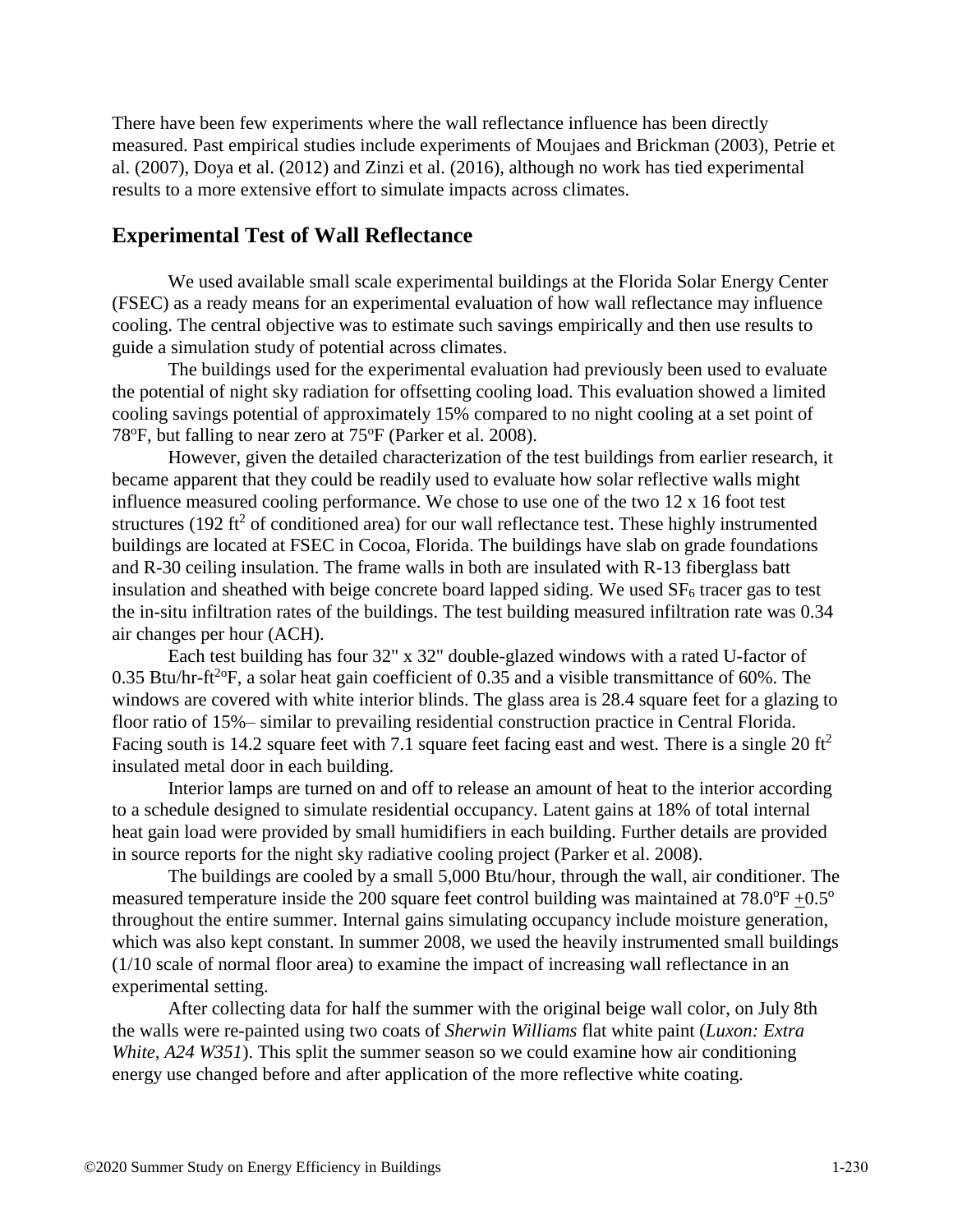

Figure 1. Walls of each building are painted on 8 July 2008

Figure 1 shows the test building being repainted from tan to white. Two samples of siding were sent for laboratory testing, one with the original coating and one with the white coating*.* Using ASMT E-903-82, the laboratory measured solar reflectances of 53% for the original coating and 72% for the white coating.

The potential influence of wall gain in the summer thermal performance of the buildings is seen in the comparative visible and infrared thermographic images captured in Figure 2 where the east wall is shown being heated by morning solar irradiance. Here, color is proportional to temperature with white being in excess of  $100^{\circ}$ F.

![](_page_3_Picture_4.jpeg)

Figure 2: Left: IR thermographic image of East wall of experimental buildings before painting, showing solar related wall heat gain with a visible image of the same (right).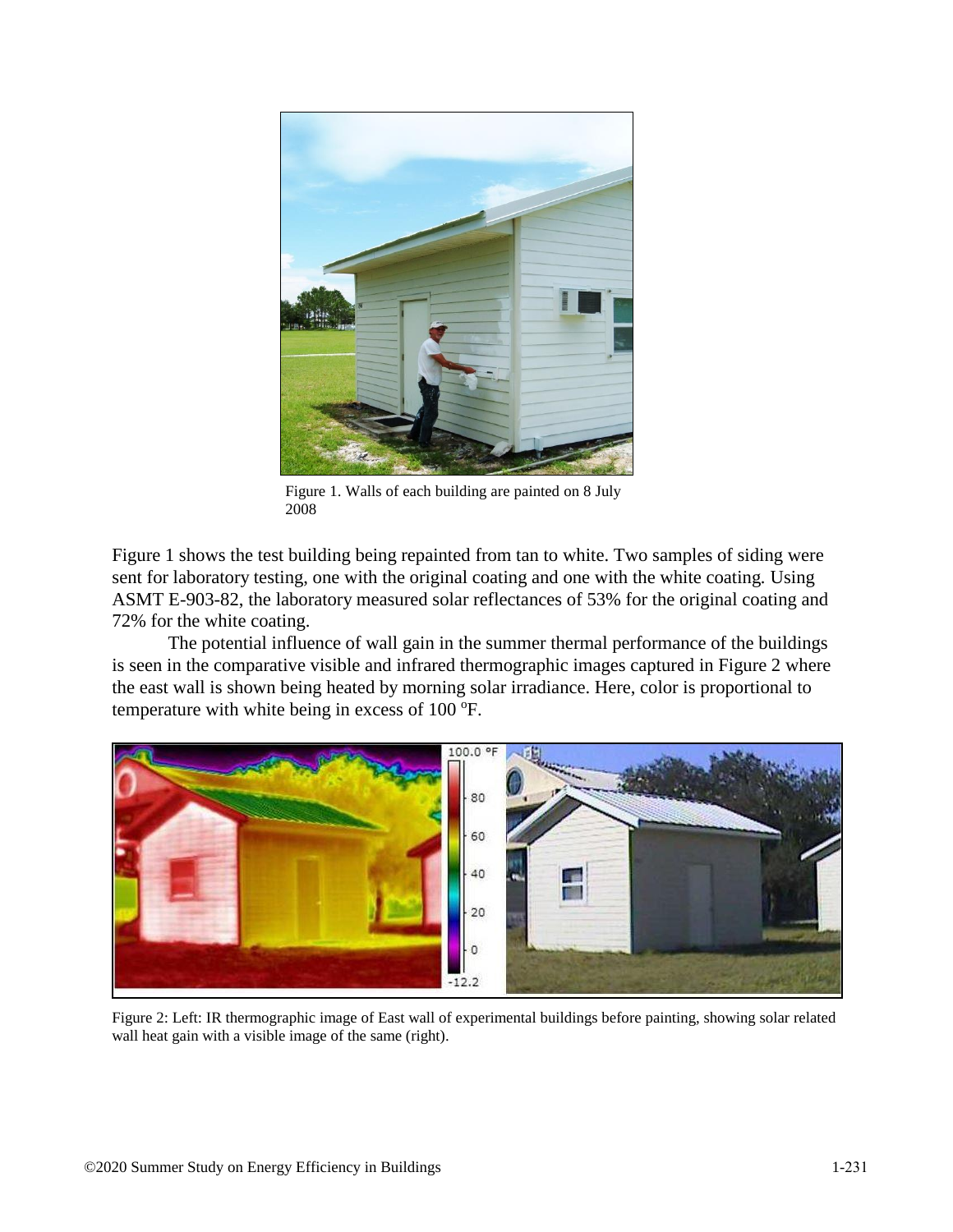# **Building Test Results**

The test buildings were monitored for cooling continuously for an entire cooling season before and after the walls were altered. Figure 3 shows the measured daily air conditioner energy use (kWh) plotted versus the interior to exterior daily temperature difference for pre and post periods and linear regression lines for the two data sets. The plot shows the expected behavior of cooling energy-- increasing as the average outdoor temperature climbs. The cooling energy reduction from the more reflective wall can be readily seen in the plot. At a  $2^{\circ}F$  difference between inside and outside temperature (which was the average over the summer period), the regression indicated an 11.6% savings.

![](_page_4_Figure_2.jpeg)

Figure 3. Measured daily cooling energy savings from increasing wall reflectance.

**Tan,walls** (53% reflectance)  *kWh= 2.952 + 0.280(DT) R<sup>2</sup>= 0.861*

**White,walls** (72% reflectance)  *kWh= 2.582 + 0.261(DT) R<sup>2</sup>= 0.874*

The relationship shows that although the change was somewhat associated with the daily temperature difference, most of the effect of increasing wall reflectance showed up in the intercept term. This is not surprising as walls with greater solar reflectance will interact most with solar radiation and not necessarily with interior to ambient temperature difference. Evaluating the relationship at a  $2^{\circ}$ F outdoor to indoor temperature difference shows a 0.41 kWh/day difference- a savings of 11-12%.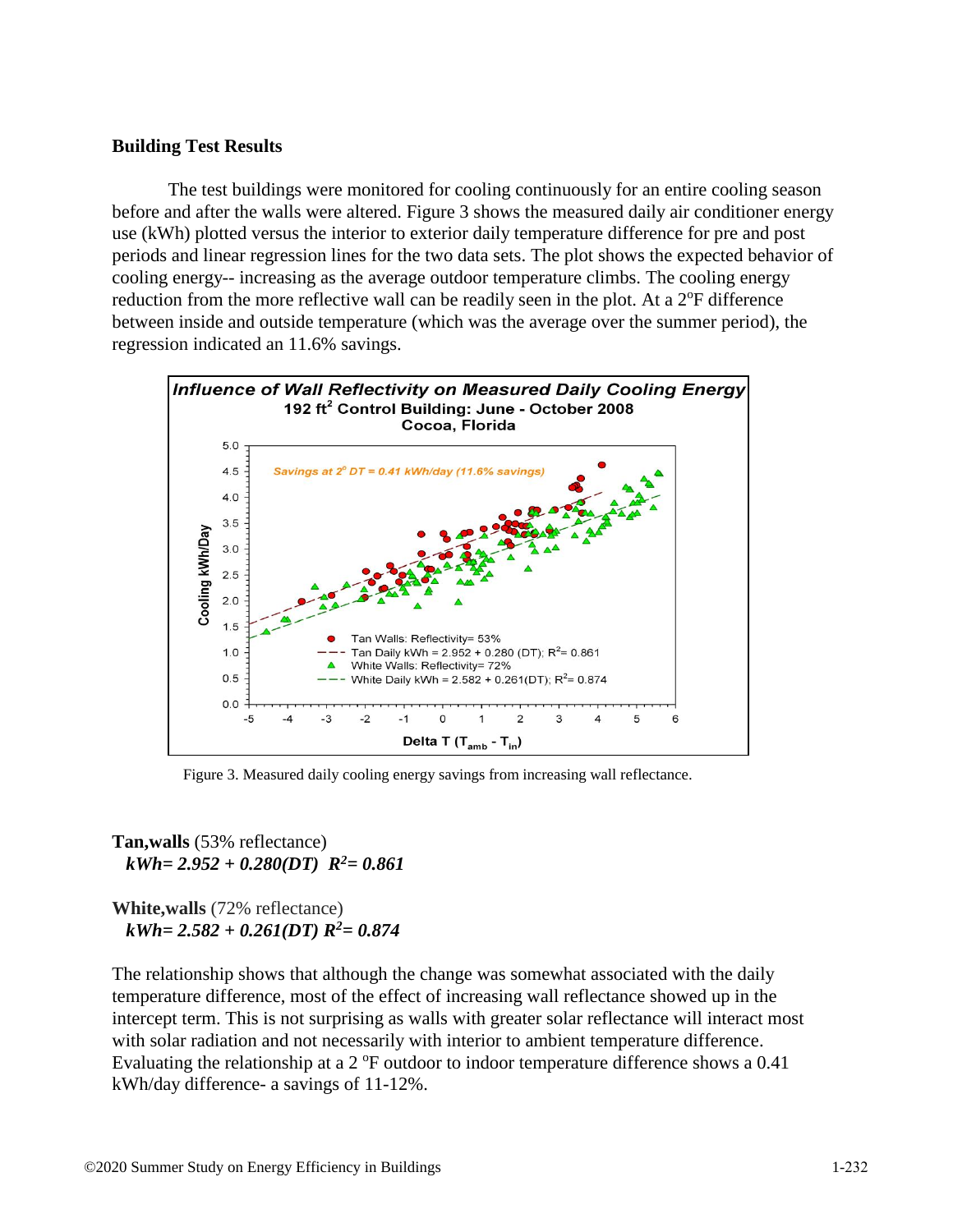However, given the fact that the solar insolation varied between the pre and post period it was necessary to do further analysis to evaluate this influence. The average solar horizontal irradiance was 224 W/m2 over the pre-period and 188 W/m2 over the post period. Given that difference, we re-ran the regressions with daily average horizontal solar irradiance as an added term to correct for solar that varied in the pre/post period. The average values for DT (indoor to outdoor temperature difference) was about  $1.3^{\circ}$ F over the period. The average hourly horizontal irradiance was  $203 \text{ W/m}^2$ . Evaluating both regressions given these terms gives the following for the control AC kWh. Pre-period (tan walls) =  $3.25$  kWh/day Post period (white walls) =  $2.96$ kWh/day The indicated difference after controlling for the varying sun conditions over the period was 8.9% vs. the 11.6% with improved explanatory power of the regressions.

#### **Simulation Analysis**

We composed an *EnergyPlus* simulation of the test building using the exact dimensions, construction, internal gains and changed wall reflectances. Using TMY3 data for nearby Melbourne, Florida, we ran the simulation with the measured wall reflectances before and after the change. The simulation indicated a 10.6% annual cooling savings, although indicated savings from June – October, corresponding to the monitoring period, were 7.6% (3.16 vs. 2.92 kWh/day) Given uncertainty, both in the TMY3 weather data to represent specific years and the statistical model, the results (8% simulated against 9% measured) are essentially the same. Unfortunately, the heating season heating penalty could not be measured in Florida given its sporadic winter weather. This suggests similar experimental work in additional temperature climates could both corroborate the cooling reductions seen here, as well as establish impacts on heating season performance.

Meaningful extension of the experimental work by simulation required adjustment in the building characteristics. For real homes, the ratio of wall area to volume will differ significantly from the  $1/10<sup>th</sup>$  scale buildings in our experimental study. So for further analysis we wished to alter the building prototype to one more typical for residential housing in the U.S. Similar to the analysis of the test building, the *BEopt* program running the *EnergyPlus* simulation engine was also used to evaluate the impact of wall reflectance on energy use for a representative older vintage prototype house. The prototype was more or less typical for the southern U.S.: a 1,790  $\text{ft}^2$ slab-on-grade home with R-30 ceiling insulation, and a leakage rate of 4 ACH50. Windows modeled were single-pane with a U-value of 1.16 Btu/hr-ft2-<sup>o</sup>F and a solar heat gain coefficient of 0.76. The mechanical system was a 14 SEER, 8.2 HSPF heat pump connected to R-6 attic ducts. Fixed thermostat setpoints of 75°F for cooling and 71°F for heating were simulated. Figure 4 shows an image of the house from BEopt which was simulated facing north-south with adjacent buildings at a 15 foot distance on the important east and west exposures. Most residential homes have adjacent homes, trees or other obstructions nearby such that this became our basecase configuration.

The prototype building was modeled both with frame walls and CMU walls. Cases were developed for three insulation configurations: Uninsulated and with R-5 interior insulation for CMU walls (the uninsulated case representative of millions of existing CMU homes in the Southeastern U.S.), as well as R-5 exterior insulation (retrofit). For frame walls we evaluated R-11 and R-19 with 16 inch on-center framing.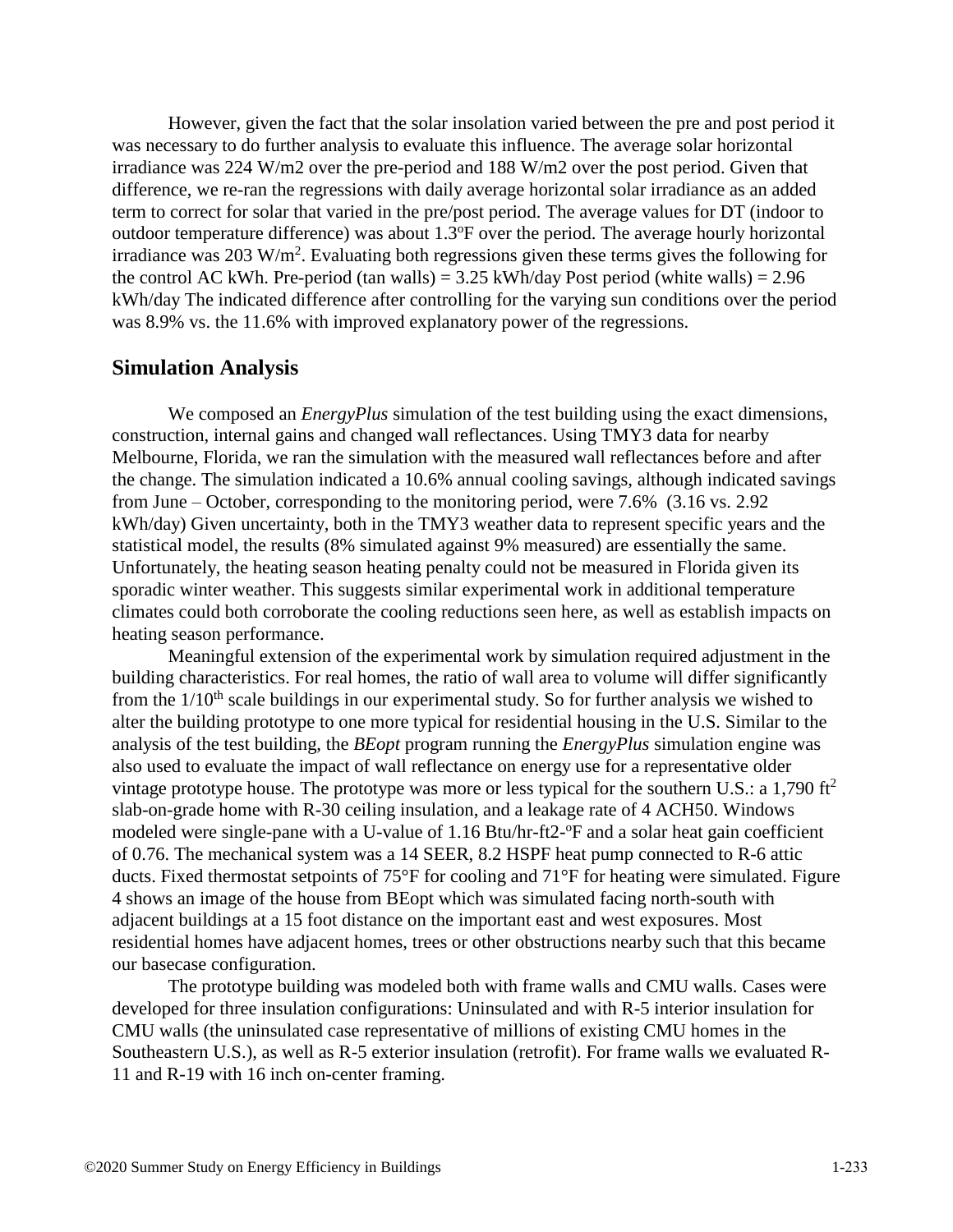We also created a similar prototype that was two stories tall with frame construction as this configuration should have a larger influence from wall reflectance with the larger expanse of upper story unshaded walls. The simulation focus was on the cooling energy savings from greater wall reflectance in particular, although looking at the negative influences on winter heating as well. For each location, we compared the impact on performance of increased wall reflectance with the much more expensive retrofit of increased wall insulation.

We simulated the impact of wall solar reflectance based on commonly used stucco colors. Table 1 shows the cases considered. We assumed cool colored infrared reflective pigments could have darker colors and still achieve a solar reflectance around 0.5 as described by Petrie at al. (2007 and Levinson et al. 2007). Light colored conventional pigments (e.g. pastels) over a white primer can easily achieve this reflectance level as well. This is readily acceptable to architects and most homeowners since lighter colored walls in residential homes are a conventional expectation. We also simulated a true white stucco which provides greatest solar reflectance, but is often not aesthetically acceptable to designers or home owners. This can be obtained by cool colored IR-reflective pigments (Petrie et al. 2007) and commercially available. These are termed Infrared Control or *IRc* below. We further note ongoing research to significantly increase infrared emittances which may make pastel colors able to reach or exceed our definition of "white" in future cool color paint formulations and coatings (e.g. Mandal et al. 2018).

| Case               | <b>Solar Reflectance</b> | Solar Absorptance |
|--------------------|--------------------------|-------------------|
| Medium/Dark        | 0.25                     | 0.75              |
| Light or (Med.IRc) | 0.50                     | 0.50              |
| White (Light/ IRc) | ).70                     | 0.30              |

|  |  |  | Table 1. Wall Solar Reflectances for Examined Cases* |  |  |  |
|--|--|--|------------------------------------------------------|--|--|--|
|--|--|--|------------------------------------------------------|--|--|--|

\*Reflectances determined by ASTM E-903; hemispheric infrared emittances typically ~0.90.

![](_page_6_Figure_5.jpeg)

Figure 4. Prototypical 1,790 ft<sup>2</sup> residence rendered in BEopt/EnergyPlus with adjacent buildings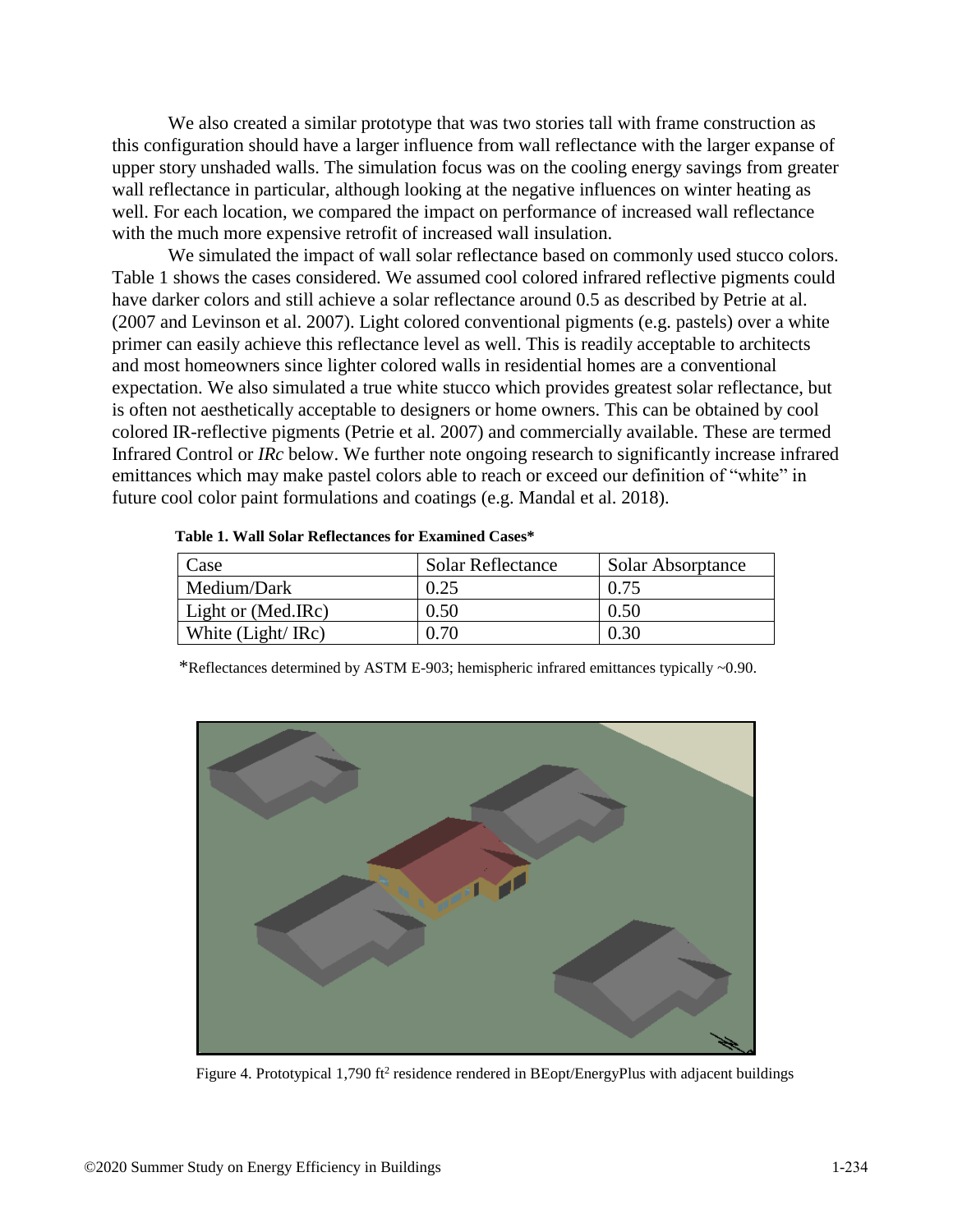Results were created for three different levels of wall reflectance: Medium/Dark walls (Reflectance  $= 0.25$ , Light Walls  $= 0.50$  and White Walls: Reflectance  $= 0.70$ ). As Petrie et al. (2007) found that heating dominated climates ( $>$ 3000 heating degree days (HDD) @ 65 °F) saw negative savings from increased wall reflectance, we concentrated our analysis on cooling dominated locations. Although not specifically analyzed, we note that with climate-related warming, this delineation may become a moving target. Nevertheless, we performed simulations for 15 locations (Table 2) of which Baltimore, MD and Raleigh, NC are mixed climate locations and Los Angeles and San Diego, CA are decidedly mild. We evaluated Minneapolis and New York City to verify that reflective walls are a net negative in the coldest climates. We list the heating and cooling degree days using 15 year average 2018 data from *Climate.Onebuilding.org.*

#### **Table 2.: Simulation Analysis Locations**

| Evaluated                         | Heating | Cooling | Ratio   |
|-----------------------------------|---------|---------|---------|
|                                   | Degree  | Degree  |         |
| Location                          | Days    | Days    | CDD/HDD |
| <b>Cooling Dominated Climates</b> |         |         |         |
| Miami, FL                         | 45      | 2624    | 58.31   |
| Orlando, FL                       | 221     | 1889    | 8.54    |
| Phoenix, AZ                       | 391     | 2876    | 7.36    |
|                                   |         |         |         |
| <b>Primarily Cooling Climates</b> |         |         |         |
| Houston, TX                       | 798     | 1817    | 2.28    |
| Las Vegas, NV                     | 971     | 2536    | 2.61    |
| New Orleans, LA                   | 593     | 1823    | 3.07    |
| San Antonio, TX                   | 694     | 1911    | 2.75    |
|                                   |         |         |         |
| <b>Mild Climates</b>              |         |         |         |
| Los Angeles, CA                   | 579     | 404     | 0.70    |
| San Diego, CA                     | 565     | 486     | 0.86    |
|                                   |         |         |         |
| <b>Mixed Climates</b>             |         |         |         |
| Atlanta, GA                       | 1346    | 1133    | 0.84    |
| Sacramento, CA                    | 1324    | 709     | 0.54    |
| Raleigh, NC                       | 1492    | 1054    | 0.71    |
|                                   |         |         |         |
| <b>Cold Climates</b>              |         |         |         |
| Baltimore, MD                     | 2326    | 815     | 0.35    |
| New York, NY                      | 2312    | 830     | 0.36    |
| Minneapolis, MN                   | 3907    | 545     | 0.14    |

(Heating Degree Days/Cooling Degree Days; TMY2018 File)

# **Simulation Results and Discussion**

After closely replicating with simulation the experimental cooling energy reduction measured in the unshaded test building (9%) against that simulated (8%), we moved to full-scale building simulations. As added wall insulation is a well-known energy savings alternative for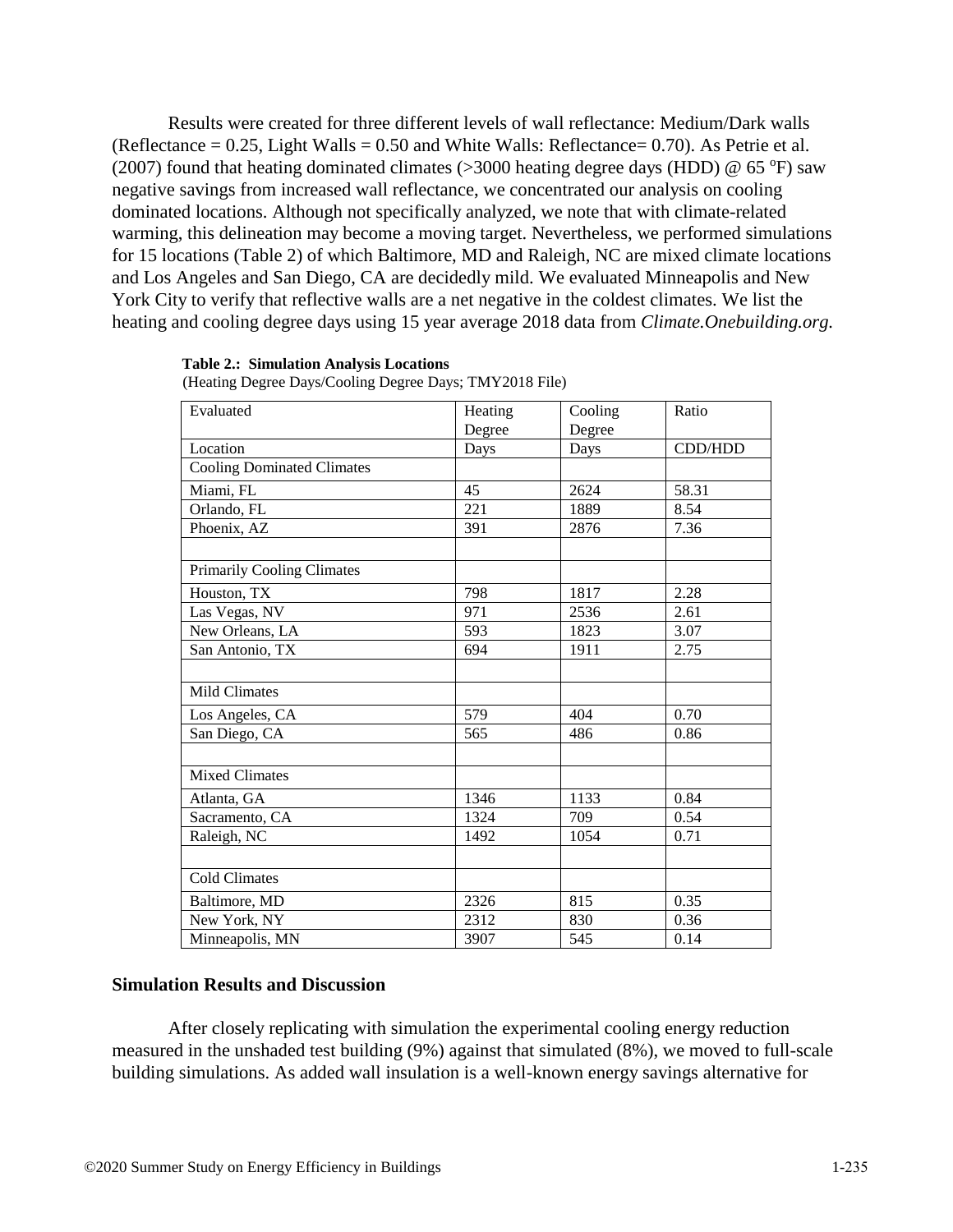residential buildings (although a more expensive), we also simulated this change to provide context for the impacts seen from increasing wall reflectance. The results are shown in Table 3 below in the form of an analysis result table from EnergyPlus/ BEopt.

First, we show an evaluation of the one story CMU prototype in Orlando without any shading, but with R-5 interior insulation which is typical of modern construction in the Central Florida area. Our results for Orlando are shown in Table 3.

|                                                             |   |                                                | Unshaded      |     |      |                 |              |                                                          |      |              |
|-------------------------------------------------------------|---|------------------------------------------------|---------------|-----|------|-----------------|--------------|----------------------------------------------------------|------|--------------|
| Wall                                                        |   | <b>Wall Int Wall Ext   Cool   Heat   Total</b> |               |     |      | Cool kWh Cool X |              | Heat kWh   Total kWh   Total %                           |      |              |
| <u> Reflectance   R-value R-value   Total   Total   kWh</u> |   |                                                |               |     |      |                 |              | <b>Reduction Reduction Reduction Reduction Reduction</b> |      |              |
| 0.25                                                        | 0 | 0.                                             | 5378          | 150 | 5528 |                 |              |                                                          |      |              |
| 0.50                                                        | 0 | 0                                              | 4997          | 181 | 5178 | 381             | 7.12         | $-31$                                                    | 350  | 6.3%         |
| 0.70                                                        | 0 | 0.                                             | 4666          | 208 | 4874 | 712             | 13.2%        | $-58$                                                    | 654  | 11.8%        |
|                                                             |   |                                                |               |     | 0    |                 |              |                                                          |      |              |
| 0.25                                                        | 5 | $\overline{0}$                                 | 5117          | 88  | 5205 | 261             | 4.9%         | 62                                                       | 323  | 5.8%         |
| 0.50                                                        | 5 | $\overline{0}$                                 | 4842          | 106 | 4948 | 536             | 10.0%        | 44                                                       | 580  | 10.5%        |
| 0.70                                                        | 5 | $\Omega$                                       | 4621          | 124 | 4745 | 757             | 14.1%        | 26                                                       | 783  | 14.2%        |
|                                                             |   |                                                |               |     | 0    |                 |              |                                                          |      |              |
| 0.25                                                        | 0 | 5                                              | 4677          | 141 | 4818 | 701             | $13.0\times$ | 9                                                        | 710  | 12.8%        |
| 0.50                                                        | 0 | 5                                              | 4481          | 161 | 4642 | 897             | 16.7%        | $-11$                                                    | 886  | 16.0%        |
| 0.70                                                        | 0 | 5                                              | 4328          | 181 | 4509 | 1050            | 19.5%        | $-31$                                                    | 1019 | $18.4\times$ |
|                                                             |   |                                                |               |     |      |                 |              |                                                          |      |              |
| 0.25                                                        | 0 | 15 <sup>1</sup>                                | 4566          | 103 | 4669 | 812             | 15.1%        | 47                                                       | 859  | 15.5%        |
| 0.50                                                        | 0 | 15                                             | 4449          | 112 | 4561 | 929             | 17.3%        | 38                                                       | 967  | 17.5%        |
| 0.70                                                        | 0 | 15 <sub>1</sub>                                | 4355          | 124 | 4479 | 1023            | 19.0%        | 26                                                       | 1049 | 19.0%        |
|                                                             |   |                                                | <b>Shaded</b> |     |      |                 |              |                                                          |      |              |
| 0.25                                                        | 0 | 0.                                             | 4435          | 284 | 4719 |                 |              |                                                          |      |              |
| 0.50                                                        | 0 | 0                                              | 4136          | 325 | 4461 | 299             | 6.7%         | $-41$                                                    | 258  | 5.5%         |
| 0.70                                                        | 0 | O.                                             | 3592          | 358 | 3950 | 843             | 19.0%        | $-74$                                                    | 769  | 16.3%        |
|                                                             |   |                                                |               |     | 0    |                 |              |                                                          |      |              |
| 0.25                                                        | 5 | 0.                                             | 4244          | 187 | 4431 | 191             | $4.3\times$  | 97                                                       | 288  | 6.1%         |
| 0.50                                                        | 5 | $\overline{0}$                                 | 4062          | 211 | 4273 | 373             | 8.4%         | 73                                                       | 446  | 9.5%         |
| 0.70                                                        | 5 | 0.                                             | 3907          | 234 | 4141 | 528             | 11.9%        | 50                                                       | 578  | 12.2%        |
|                                                             |   |                                                |               |     | 0    |                 |              |                                                          |      |              |
| 0.25                                                        | 0 | 5.                                             | 4185          | 158 | 4343 | 250             | 5.6%         | 126                                                      | 376  | 8.0%         |
| 0.50                                                        | 0 | 5                                              | 4024          | 175 | 4199 | 411             | $9.3\times$  | 109                                                      | 520  | $11.0\%$     |
| 0.70                                                        | 0 | 5                                              | 3892          | 196 | 4088 | 543             | 12.2%        | 88                                                       | 631  | 13.4%        |
|                                                             |   |                                                |               |     |      |                 |              |                                                          |      |              |
| 0.25                                                        | 0 | 15                                             | 4100          | 115 | 4215 | 335             | 7.6%         | 169                                                      | 504  | 10.7%        |
| 0.50                                                        | 0 | 15                                             | 4006          | 124 | 4130 | 429             | 9.7%         | 160                                                      | 589  | 12.5%        |
| 0.70                                                        | 0 | 15                                             | 3927          | 132 | 4059 | 508             | 11.5%        | 152                                                      | 660  | 14.0%        |

Table 3: Wall Reflectance Results for CMU Walls in Orlando, FL

Modeling results show that not only does increased wall reflectance save energy in Central Florida, but that it further augments the savings of wall insulation for insulation retrofitted CMU walls. We show both R-5 interior and exterior as well as R-15 on the exterior. In agreement with earlier research (e.g. Kossecka and Kosny 2002 and Hart et al. 2014), results show the thermal superiority of exterior wall insulation on masonry walls compared with interior application.

Increasing wall reflectance from light to white (0.5 to 0.7), as similar in our experimental test, resulted in lower cooling energy savings in a full scale residential building—about 5%. Nevertheless, we note that going from dark uinsulated CMU walls to white results in total energy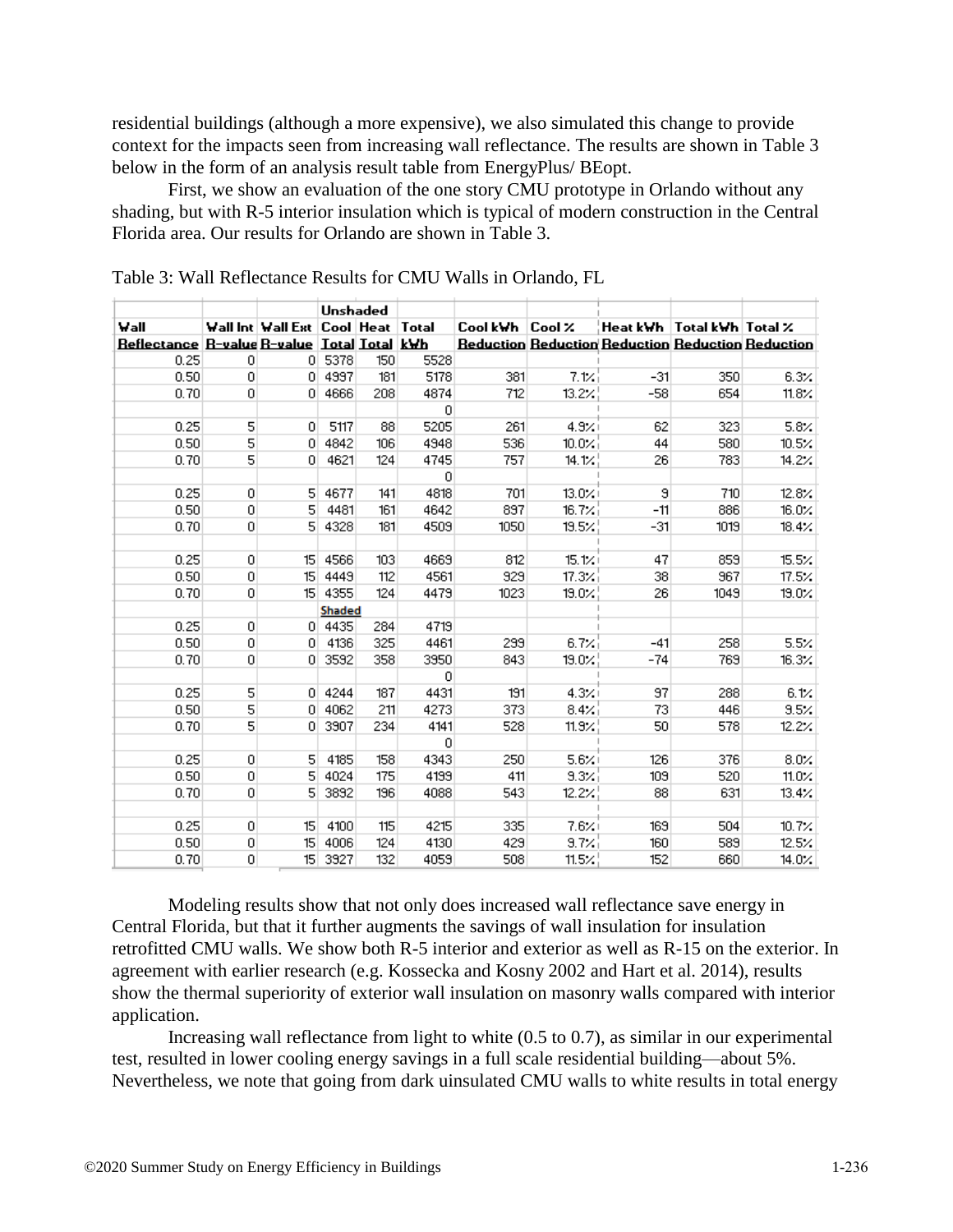savings (heating and cooling) that exceed adding either R-5 or R-15 exterior insulation to dark walls. Total annual savings in space conditioning energy are  $250 - 650$  kWh per year (about 12%) for going from dark walls to white. About half of the advantage is gained from choosing light rather than dark wall coatings however, which means that cool reflective colors might be a viable market, since the market acceptability of white is likely limited.

The greater energy savings achieved by the change in wall reflectance is even true in the shaded cases. Increased wall reflectance has a larger impact in the Florida climate than wall insulation even given the heating penalty for increased wall reflectance. This occurs because with internal heat gains from appliances and people, during Florida's mild nights, greater wall heat loss is of benefit to reduce cooling needs. This phenomenon has been widely recognized in evaluating windows in this climate, where lower conductance windows actually slightly increase annual cooling energy for given solar heat gain characteristics (Sullivan et al. 1994).

A similar level of savings to Orlando from reflective walls was also seen in Miami, New Orleans and Houston where annual heating requirements are very low. Such an influence is not the case in more northerly climates, however, where the heating penalty becomes much larger. This was clearly seen in results for Baltimore, New York City and Minneapolis. In these locations higher wall reflectance reduced cooling energy, but additions in heating energy were large enough such that increased wall reflectance does not look to be beneficial on an annual basis. Savings are very slightly negative and increased wall insulation is clearly shown to be more important than wall reflectance.

The same analysis done for the mixed climate of Atlanta, Georgia shows that more reflective walls slightly save conditioning energy, on balance, but while cooling energy savings remain large, reductions to heating counter much of the advantage. (Simulation results for Atlanta are summarized in Table 4.) However, the annual savings are modest, typically 50-100 kWh or 1-2% of space conditioning energy and they are inconsequential when the walls are well insulated. It can be argued, however, that these savings are very cost effective for uninsulated masonry walls since they have very low incremental cost when it entails simply selecting more reflective colors at the time the building façade is to be repainted.

Savings in Sacramento, as with Atlanta, showed modest savings. In all cases, the savings for frame walls - and particularly two story frame walls - were greater, even though the nominal assumed insulation level was R-11. Savings for two-story structures were similar to CMU construction when the frame walls were assumed insulated to R-19.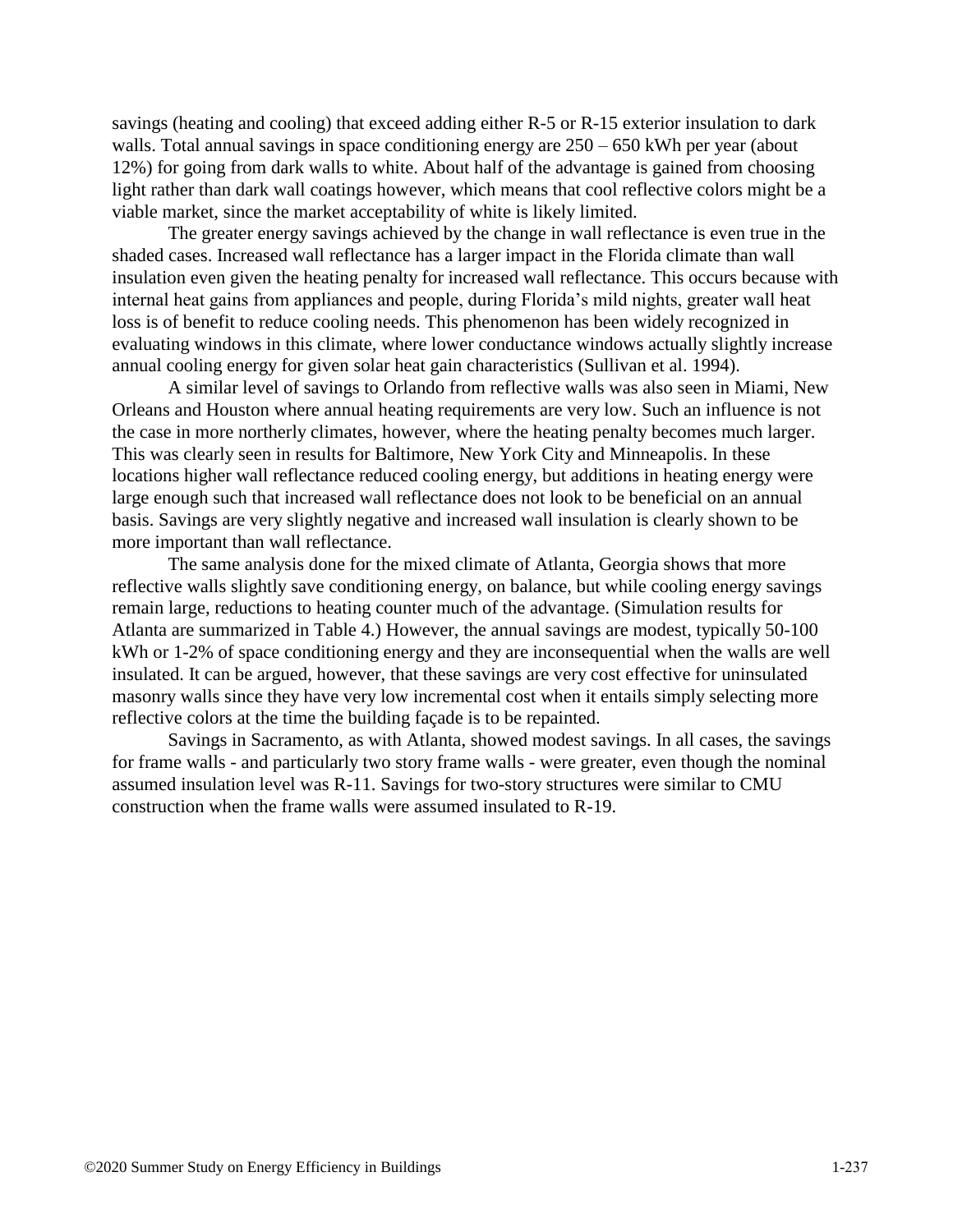|                                                               |   |                                          |               | Unshaded |              |                 |              |        |                                |                                                          |
|---------------------------------------------------------------|---|------------------------------------------|---------------|----------|--------------|-----------------|--------------|--------|--------------------------------|----------------------------------------------------------|
| Wall                                                          |   | Wall Int   Wall Ext  Cool   Heat   Total |               |          |              | Cool kWh Cool % |              |        | Heat kWh   Total kWh   Total % |                                                          |
| <u> Reflectance   R-value   R-value   Total   Total   kWh</u> |   |                                          |               |          |              |                 |              |        |                                | <b>Reduction Reduction Reduction Reduction Reduction</b> |
| 0.25                                                          | 0 |                                          | 0 2920        | 3573     | 6493         |                 |              |        |                                |                                                          |
| 0.50                                                          | 0 |                                          | $0$ 2655      | 3775     | 6430         | 265             | $-5.7\times$ | $-202$ | 63                             | 10%                                                      |
| 0.70                                                          | 0 |                                          | 0 2439        | 3954     | 6393         | 481             | $-10.7%$     | $-381$ | 100                            | 15%                                                      |
|                                                               |   |                                          |               |          | $\mathbf{0}$ |                 |              |        |                                |                                                          |
| 0.25                                                          | 5 | 0.                                       | 2717          | 2930     | 5647         | 203             | 18.0%        | 643    | 846                            | $13.0\%$                                                 |
| 0.50                                                          | 5 | $\overline{0}$                           | 2553          | 3066     | 5619         | 367             | 14.2%        | 507    | 874                            | 13.5%                                                    |
| 0.70                                                          | 5 | 0.                                       | 2321          | 3180     | 5501         | 599             | 11.0%        | 393    | 992                            | 15.3%                                                    |
|                                                               |   |                                          |               |          | $\mathbf{0}$ |                 |              |        |                                |                                                          |
| 0.25                                                          | 0 | 5                                        | 2646          | 2767     | 5413         | 274             | 22.6%        | 806    | 1080                           | 16.6%                                                    |
| 0.50                                                          | 0 | 5                                        | 2508          | 2896     | 5404         | 412             | 18.9%        | 677    | 1089                           | 16.8%                                                    |
| 0.70                                                          | 0 | 5                                        | 2397          | 2975     | 5372         | 523             | 16.7%        | 598    | 1121                           | $17.3\times$                                             |
|                                                               |   |                                          |               |          |              |                 |              |        |                                |                                                          |
| 0.25                                                          | 0 | 15                                       | 2550          | 2565     | 5115         | 370             | 28.2%        | 1008   | 1378                           | 21.2%                                                    |
| 0.50                                                          | 0 | 15 <sub>15</sub>                         | 2468          | 2483     | 4951         | 452             | 30.5%        | 1090   | 1542                           | 23.7%                                                    |
| 0.70                                                          | 0 | 15                                       | 2400          | 2415     | 4815         | 520             | 32.4%        | 1158   | 1678                           | 25.8%                                                    |
|                                                               |   |                                          |               |          |              |                 |              |        |                                |                                                          |
|                                                               |   |                                          | <b>Shaded</b> |          |              |                 |              |        |                                |                                                          |
| 0.25                                                          | 0 |                                          | 0 2503        | 3681     | 6184         |                 |              |        |                                |                                                          |
| 0.50                                                          | 0 | 0.                                       | 2295          | 3866     | 6161         | 208             | $-5.0$ %     | $-185$ | 23                             | 0.4%                                                     |
| 0.70                                                          | 0 | 0.                                       | 2128          | 4022     | 6150         | 375             | $-9.3%$      | $-341$ | 34                             | 0.5%                                                     |
|                                                               |   |                                          |               |          | $\circ$      |                 |              |        |                                |                                                          |
| 0.25                                                          | 5 |                                          | 0 2338        | 3025     | 5363         | 165             | 17.8%        | 656    | 821                            | 13.3%                                                    |
| 0.50                                                          | 5 | $\overline{0}$                           | 2213          | 3142     | 5355         | 290             | 14.6%        | 539    | 829                            | 13.4%                                                    |
| 0.70                                                          | 5 | $\Omega$                                 | 2107          | 3241     | 5348         | 396             | 12.0%        | 440    | 836                            | 13.5%                                                    |
|                                                               |   |                                          |               |          | 0            |                 |              |        |                                |                                                          |
| 0.25                                                          | 0 | 5                                        | 2280          | 2855     | 5135         | 223             | 22.4%        | 826    | 1049                           | 17.0%                                                    |
| 0.50                                                          | 0 | 5                                        | 2174          | 2956     | 5130         | 329             | 19.7%        | 725    | 1054                           | 17.0%                                                    |
| 0.70                                                          | 0 | 5                                        | 2087          | 3039     | 5126         | 416             | 17.4%        | 642    | 1058                           | 17.1%                                                    |
|                                                               |   |                                          |               |          |              |                 |              |        |                                |                                                          |
| 0.25                                                          | 0 | 15.                                      | 2204          | 2474     | 4678         | 299             | 32.8%        | 1207   | 1506                           | 24.4%                                                    |
| 0.50                                                          | 0 | 15                                       | 2143          | 2530     | 4673         | 360             | 31.3%        | 1151   | 1511                           | 24.4%                                                    |
| 0.70                                                          | 0 | 15                                       | 2087          | 2577     | 4664         | 416             | 30.0%        | 1104   | 1520                           | 24.6%                                                    |
|                                                               |   |                                          |               |          |              |                 |              |        |                                |                                                          |

| Table 4: Wall Reflectance Results for CMU Walls in Atlanta, GA |  |  |
|----------------------------------------------------------------|--|--|
|----------------------------------------------------------------|--|--|

Table 5 provides simulation results for Phoenix. Not surprisingly, Phoenix showed the highest savings from reflective walls—annual savings of over a 1050 kWh in the unshaded uninsulated case—and over 500 kWh with the shaded and insulated cases. Exterior insulation and reflective walls were able to reduce total space conditioning by over 20% in this sunny, hot and arid climate. However, even when insulated to R-15, reflective walls saved over 250 kWh. Note that reflective walls achieves about half the savings with uninsulated darker walls insulated to R-15. Sunnier climates, including Las Vegas, appear to have a large influence.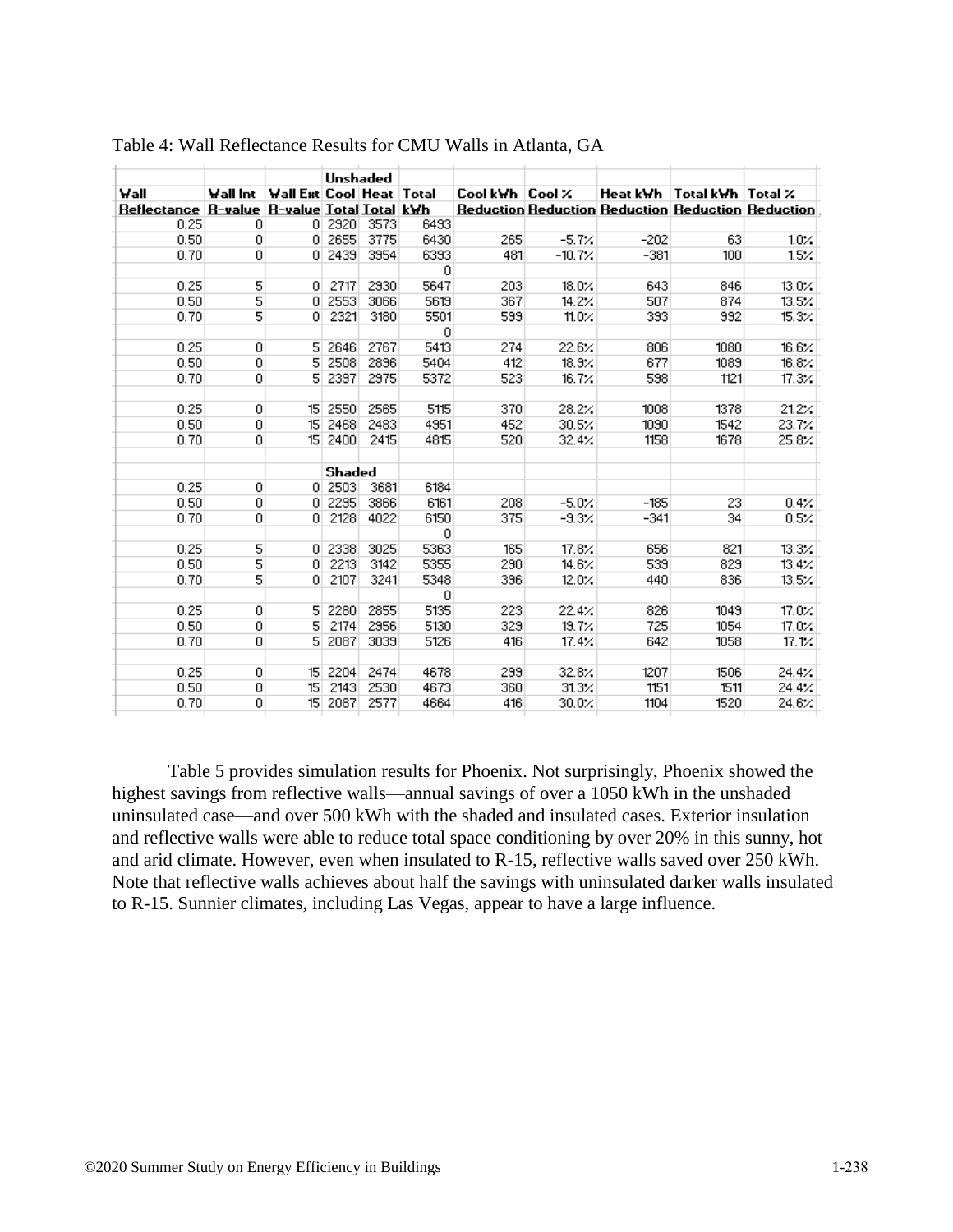| 0.25 |         |    |                                                                                                    |                                                                                                                                                                                                                       | 10092                                                     |                                                                                                                                                                                                                        |                                                                                                               |                                                                                                                                                                                                    |      |                                                                                                                                          |
|------|---------|----|----------------------------------------------------------------------------------------------------|-----------------------------------------------------------------------------------------------------------------------------------------------------------------------------------------------------------------------|-----------------------------------------------------------|------------------------------------------------------------------------------------------------------------------------------------------------------------------------------------------------------------------------|---------------------------------------------------------------------------------------------------------------|----------------------------------------------------------------------------------------------------------------------------------------------------------------------------------------------------|------|------------------------------------------------------------------------------------------------------------------------------------------|
| 0.50 |         |    |                                                                                                    |                                                                                                                                                                                                                       | 9504                                                      |                                                                                                                                                                                                                        |                                                                                                               |                                                                                                                                                                                                    |      | 5.8%                                                                                                                                     |
| 0.70 | 0       |    |                                                                                                    |                                                                                                                                                                                                                       | 9039                                                      |                                                                                                                                                                                                                        |                                                                                                               | $-142$                                                                                                                                                                                             | 1053 | 10.4%                                                                                                                                    |
|      |         |    |                                                                                                    |                                                                                                                                                                                                                       |                                                           |                                                                                                                                                                                                                        |                                                                                                               |                                                                                                                                                                                                    |      |                                                                                                                                          |
| 0.25 | 5       |    |                                                                                                    | 328                                                                                                                                                                                                                   | 9004                                                      |                                                                                                                                                                                                                        | 9.8%                                                                                                          | 143                                                                                                                                                                                                | 1088 | 10.8%                                                                                                                                    |
| 0.50 | 5       |    |                                                                                                    | 372                                                                                                                                                                                                                   |                                                           |                                                                                                                                                                                                                        | 14.0%                                                                                                         | 99                                                                                                                                                                                                 |      | $14.3\times$                                                                                                                             |
| 0.70 | 5       |    |                                                                                                    | 414                                                                                                                                                                                                                   | 8356                                                      |                                                                                                                                                                                                                        | 17.5%                                                                                                         | 57                                                                                                                                                                                                 | 1736 | 17.2%                                                                                                                                    |
|      |         |    |                                                                                                    |                                                                                                                                                                                                                       |                                                           |                                                                                                                                                                                                                        |                                                                                                               |                                                                                                                                                                                                    |      |                                                                                                                                          |
| 0.25 | 0       |    |                                                                                                    |                                                                                                                                                                                                                       | 8704                                                      |                                                                                                                                                                                                                        | 12.5%                                                                                                         | 187                                                                                                                                                                                                | 1388 | 13.8%                                                                                                                                    |
| 0.50 |         |    |                                                                                                    | 322                                                                                                                                                                                                                   | 8408                                                      |                                                                                                                                                                                                                        | 16.0%                                                                                                         | 149                                                                                                                                                                                                | 1684 | 16.7%                                                                                                                                    |
| 0.70 | 0       |    |                                                                                                    |                                                                                                                                                                                                                       | 8250                                                      |                                                                                                                                                                                                                        | 17.9%                                                                                                         | 116                                                                                                                                                                                                | 1842 | 18.3%                                                                                                                                    |
|      |         |    |                                                                                                    |                                                                                                                                                                                                                       |                                                           |                                                                                                                                                                                                                        |                                                                                                               |                                                                                                                                                                                                    |      |                                                                                                                                          |
| 0.25 | 0       |    |                                                                                                    |                                                                                                                                                                                                                       | 8107                                                      |                                                                                                                                                                                                                        | 17.9%                                                                                                         | 260                                                                                                                                                                                                | 1985 | 19.7%                                                                                                                                    |
| 0.50 | $\circ$ |    |                                                                                                    |                                                                                                                                                                                                                       | 7930                                                      | 1922                                                                                                                                                                                                                   | 20.0%                                                                                                         | 240                                                                                                                                                                                                | 2162 | 21.4%                                                                                                                                    |
| 0.70 | 0       |    |                                                                                                    |                                                                                                                                                                                                                       | 7787                                                      |                                                                                                                                                                                                                        | 21.7%                                                                                                         | 222                                                                                                                                                                                                | 2305 | 22.8%                                                                                                                                    |
|      |         |    |                                                                                                    |                                                                                                                                                                                                                       |                                                           |                                                                                                                                                                                                                        |                                                                                                               |                                                                                                                                                                                                    |      |                                                                                                                                          |
| 0.25 | $\circ$ |    |                                                                                                    |                                                                                                                                                                                                                       | 9347                                                      |                                                                                                                                                                                                                        |                                                                                                               |                                                                                                                                                                                                    |      |                                                                                                                                          |
| 0.50 | 0       |    |                                                                                                    |                                                                                                                                                                                                                       | 8877                                                      |                                                                                                                                                                                                                        |                                                                                                               | $-64$                                                                                                                                                                                              | 470  | 5.0%                                                                                                                                     |
| 0.70 | 0       |    |                                                                                                    | 639                                                                                                                                                                                                                   | 8519                                                      |                                                                                                                                                                                                                        | 10.8%                                                                                                         | $-129$                                                                                                                                                                                             | 828  | 8.9%                                                                                                                                     |
|      |         |    |                                                                                                    |                                                                                                                                                                                                                       |                                                           |                                                                                                                                                                                                                        |                                                                                                               |                                                                                                                                                                                                    |      |                                                                                                                                          |
| 0.25 | 5       |    |                                                                                                    | 358                                                                                                                                                                                                                   |                                                           |                                                                                                                                                                                                                        | 9.7%                                                                                                          | 152                                                                                                                                                                                                | 1011 | 10.8%                                                                                                                                    |
| 0.50 | 5       |    |                                                                                                    |                                                                                                                                                                                                                       |                                                           |                                                                                                                                                                                                                        |                                                                                                               | 111                                                                                                                                                                                                | 1294 | 13.8%                                                                                                                                    |
| 0.70 | 5       |    |                                                                                                    | 440                                                                                                                                                                                                                   | 7822                                                      |                                                                                                                                                                                                                        | 16.5%                                                                                                         | 70                                                                                                                                                                                                 | 1525 | 16.3%                                                                                                                                    |
|      |         |    |                                                                                                    |                                                                                                                                                                                                                       |                                                           |                                                                                                                                                                                                                        |                                                                                                               |                                                                                                                                                                                                    |      |                                                                                                                                          |
| 0.25 | 0       |    |                                                                                                    |                                                                                                                                                                                                                       |                                                           |                                                                                                                                                                                                                        | 12.3%                                                                                                         | 196                                                                                                                                                                                                | 1281 | 13.7%                                                                                                                                    |
| 0.50 | 0       |    |                                                                                                    |                                                                                                                                                                                                                       | 7826                                                      | 1360                                                                                                                                                                                                                   | 15.4%                                                                                                         | 161                                                                                                                                                                                                | 1521 | 16.3%                                                                                                                                    |
| 0.70 | 0       |    |                                                                                                    | 384                                                                                                                                                                                                                   | 7632                                                      |                                                                                                                                                                                                                        | 18.0%                                                                                                         | 126                                                                                                                                                                                                | 1715 | 18.3%                                                                                                                                    |
|      |         |    |                                                                                                    |                                                                                                                                                                                                                       |                                                           |                                                                                                                                                                                                                        |                                                                                                               |                                                                                                                                                                                                    |      |                                                                                                                                          |
| 0.25 |         |    | 7269                                                                                               | 237                                                                                                                                                                                                                   |                                                           |                                                                                                                                                                                                                        | 17.7%                                                                                                         | 273                                                                                                                                                                                                | 1841 | 19.7%                                                                                                                                    |
| 0.50 |         | 15 | 7110                                                                                               |                                                                                                                                                                                                                       |                                                           |                                                                                                                                                                                                                        | 19.5%                                                                                                         | 255                                                                                                                                                                                                | 1982 | 21.2%                                                                                                                                    |
| 0.70 |         |    |                                                                                                    |                                                                                                                                                                                                                       |                                                           |                                                                                                                                                                                                                        |                                                                                                               | 238                                                                                                                                                                                                | 2099 | 22.5%                                                                                                                                    |
|      | Wall    |    | $\Omega$<br>$\overline{0}$<br>$\overline{0}$<br>$\overline{0}$<br>$\overline{0}$<br>$\overline{0}$ | 0 8426<br>0 8676<br>0 8274<br>$0$ 7942<br>5 8420<br>5 8086<br>5 7895<br>15 7896<br>15 7699<br>0 8837<br>0 8303<br>0 7880<br>0 7978<br>$0$ 7654<br>0 7382<br>5 7752<br>5 7477<br>5 7248<br>15 <sup>15</sup><br>15 6976 | Unshaded<br>0 9621<br>0 8965 <br>15 7538<br><b>Shaded</b> | <b>Wall Int   Wall Ext Cool   Heat   Total  </b><br><u> Reflectance   R-value R-value Total   Iotal   kWh</u><br>471<br>539<br>613<br>284<br>355<br>211<br>231<br>249<br>510<br>574<br>399<br>314<br>349<br>255<br>272 | $\overline{0}$<br>8646<br>$\mathbf{0}$<br>0<br>8336<br>8053<br>$\overline{0}$<br>8066<br>7506<br>7365<br>7248 | 656<br>6.8%<br>1195<br>12.4%<br>945<br>1347<br>1679<br>1201<br>1535<br>1726<br>1725<br>2083<br>534<br>6.0%<br>957<br>859<br>1183<br>13.4%<br>1455<br>1085<br>1589<br>1568<br>1727<br>1861<br>21.1% |      | Cool kWh   Cool Pet   Heat kWh   Total kWh   Total %<br><b>Reduction Reduction Reduction Reduction Reduction</b><br>$-68$<br>588<br>1446 |

Table 5: Wall Reflectance Results for CMU Walls in Phoenix, AZ

Figure 5 illustrates the impact of increasing wall reflectance on annual heating and cooling energy use for shaded, uninsulated CMU buildings in all modeled climate locations. While going from medium colored walls to white walls produces cooling energy savings in all locations—from 957 (Phoenix) to 161 kWh (New York), the annual savings are strongly reduced by increases to heating energy. In climates such as Florida, there is very little heating such that the cooling advantages prevail. However, in many more temperate locations such as Atlanta or Sacramento, cooling energy savings are partially offset by increased heating energy use from reduced passive heating. In colder locations such as New York and Minneapolis, the cooling advantage of reflective walls is completely offset by increases to heating energy, resulting in negative annual savings. Sunnier locations such as Phoenix and Las Vegas show the largest benefit from reflective paints. Mild locations in California (San Diego and Los Angeles), show modest savings, but still show overall benefit from more reflective walls.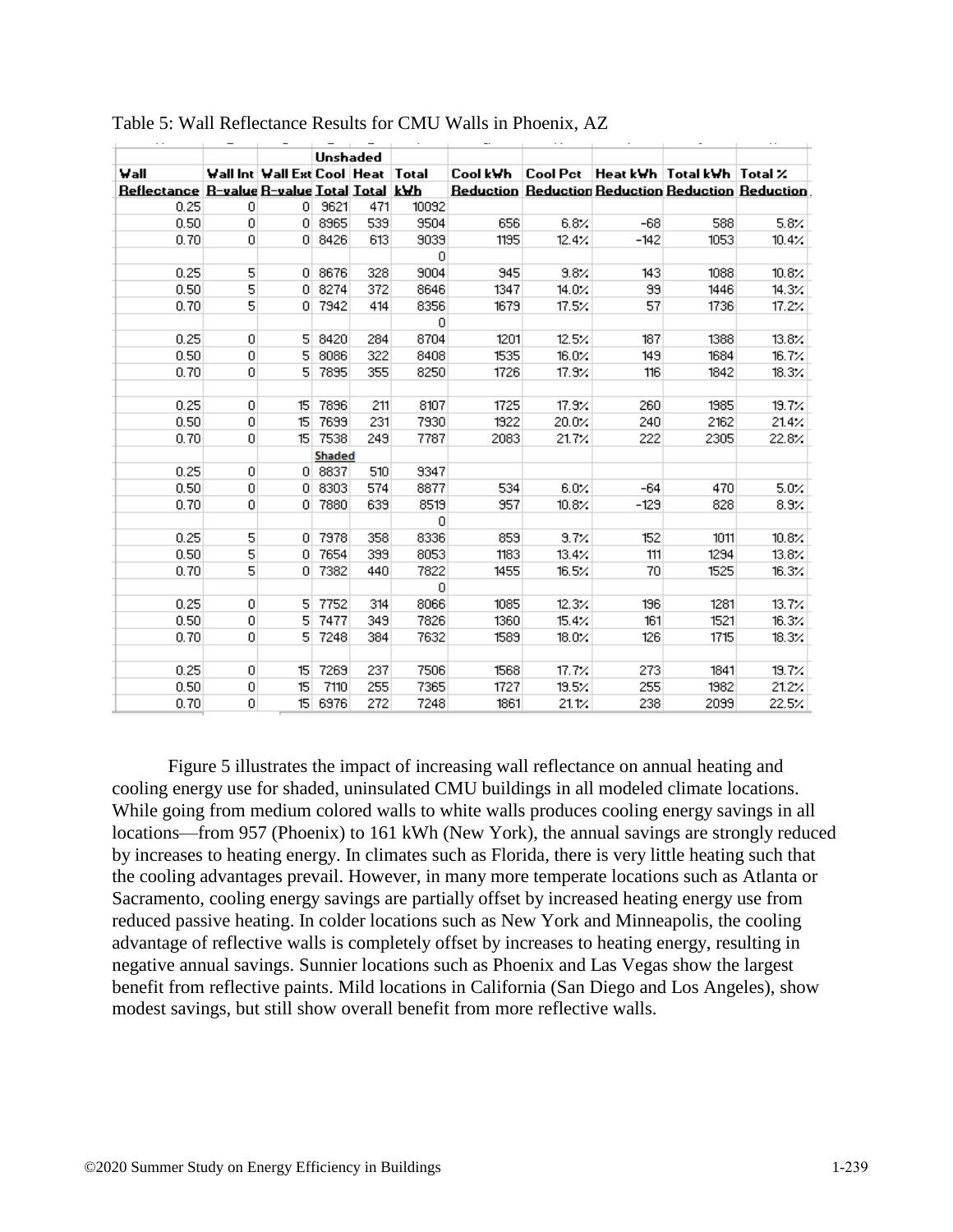![](_page_12_Figure_0.jpeg)

Figure 5: Annual savings of changing wall reflectance from 0.25 to 0.70 for shaded case, uninsulated CMU

# **Peak Savings**

Summer peak impacts of reflective walls were also evaluated. Results indicated reflective walls saved in every evaluated case, although savings were reduced for cases with highly insulated walls. Reductions to air conditioning peak energy tended to parallel the cooling savings results seen in Figure 5 with the highest peak reductions in the sunniest locations (e.g. Phoenix and Las Vegas). Figure 6 shows the estimated performance of various reflectance and insulation options on the summer peak day in Orlando. This was August  $6$ ,<sup>th</sup> which had a maximum daytime temperature of 94.4 °F. These results were from the shaded case with much of the east and west exposure shielded by other buildings which makes for conservative results. Impacts were greater in buildings oriented east /west or with two story structures.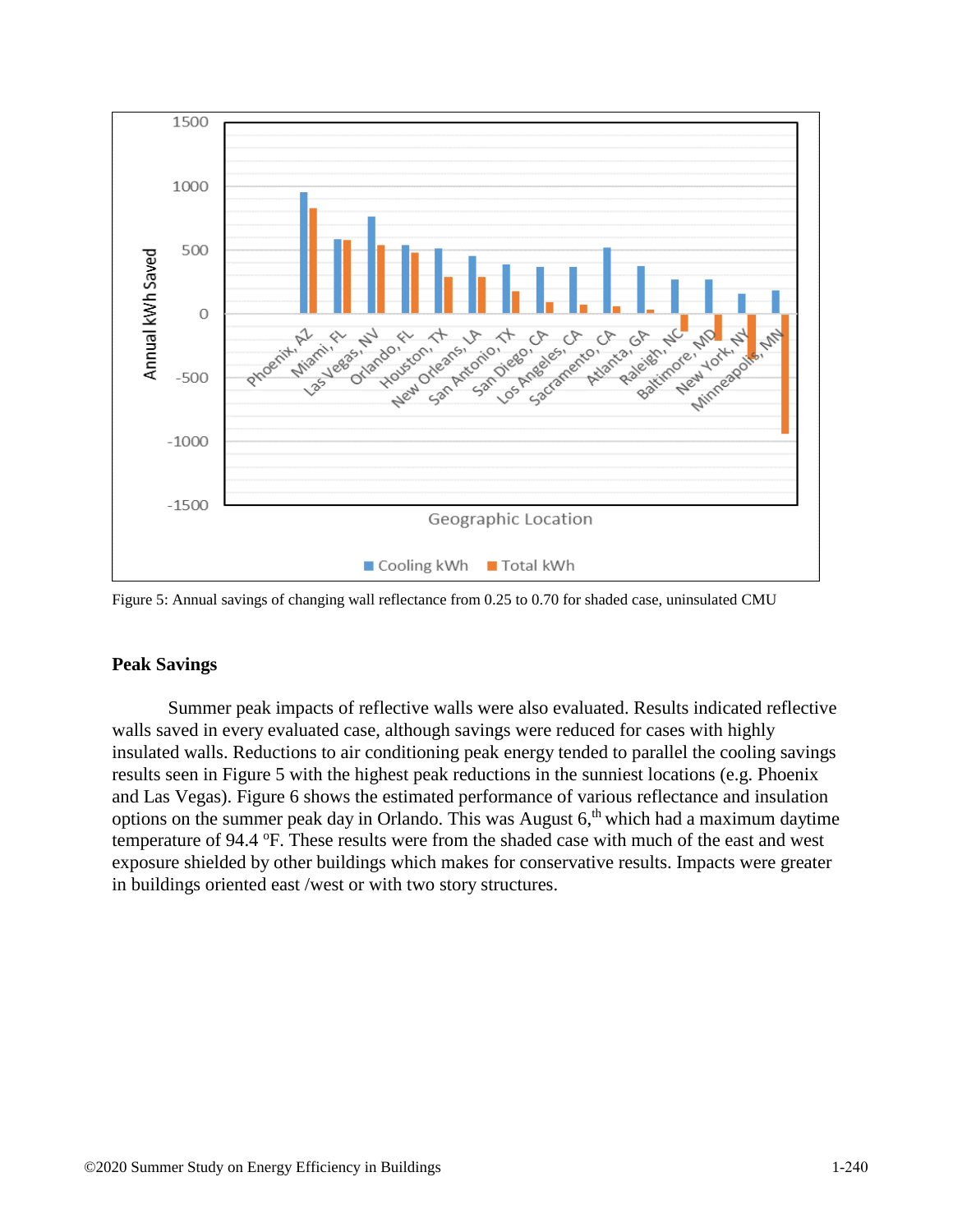![](_page_13_Figure_0.jpeg)

Figure 6: Comparative cooling summer peak demand in Orlando, FL for shaded case.

With medium colored uinsulated walls with a reflectance of 0.25, the estimated peak air conditioning demand at the time of utility coincident peak (5 PM or hour 17) was 2.81 kW. The uninsulated case with white walls (reflectance=0.70) saw an air conditioning demand of 2.58 kW-- a 0.23 kW or 8.2% reduction. For the R-5 insulated interior case with medium colored walls, the demand was essentially the same: 2.59 kW (0.22 kW reduction or 7.8%). With R-5 insulation installed on the wall exterior the demand was slightly lower 2.53 kW. A case with R-15 installed on the exterior showed a demand of 2.46 kW or a 12.5% reduction.

We conclude that white reflective walls perform about as well as R-5 insulation in Orlando in controlling summer peak gains as well as producing annual savings. Repainting walls is a much lower cost option than retrofitting R-5 to R-15 exterior insulation. The cost of retrofitting insulation has been estimated at \$20K for a typical residence (Sutherland et al. 2016).

Unlike white roofs, which suffer significant degradation over time, vertical light colored walls are more aesthetically acceptable and typically experience less decline in reflectance save in urban environments (Paolini et al. 2017). For residences, repainting normally occurs every ten years at which point reflectances are renewed. For cooling climates, this is a no cost measure.

# **Conclusions**

Test results obtained from a small  $(1/10<sup>th</sup> scale)$  building in Central Florida suggested that increasing wall reflectance produced an 8% reduction in air conditioner energy use over the summer monitoring period. An EnergyPlus simulation of the small test building closely replicated this result using Orlando TMY3 weather data.

There are millions of existing houses with uninsulated concrete masonry construction, largely in southern latitudes in the US. Research has shown these structures are very expensive to retrofit with insulation. We desired to see if an inexpensive increase in building wall reflectance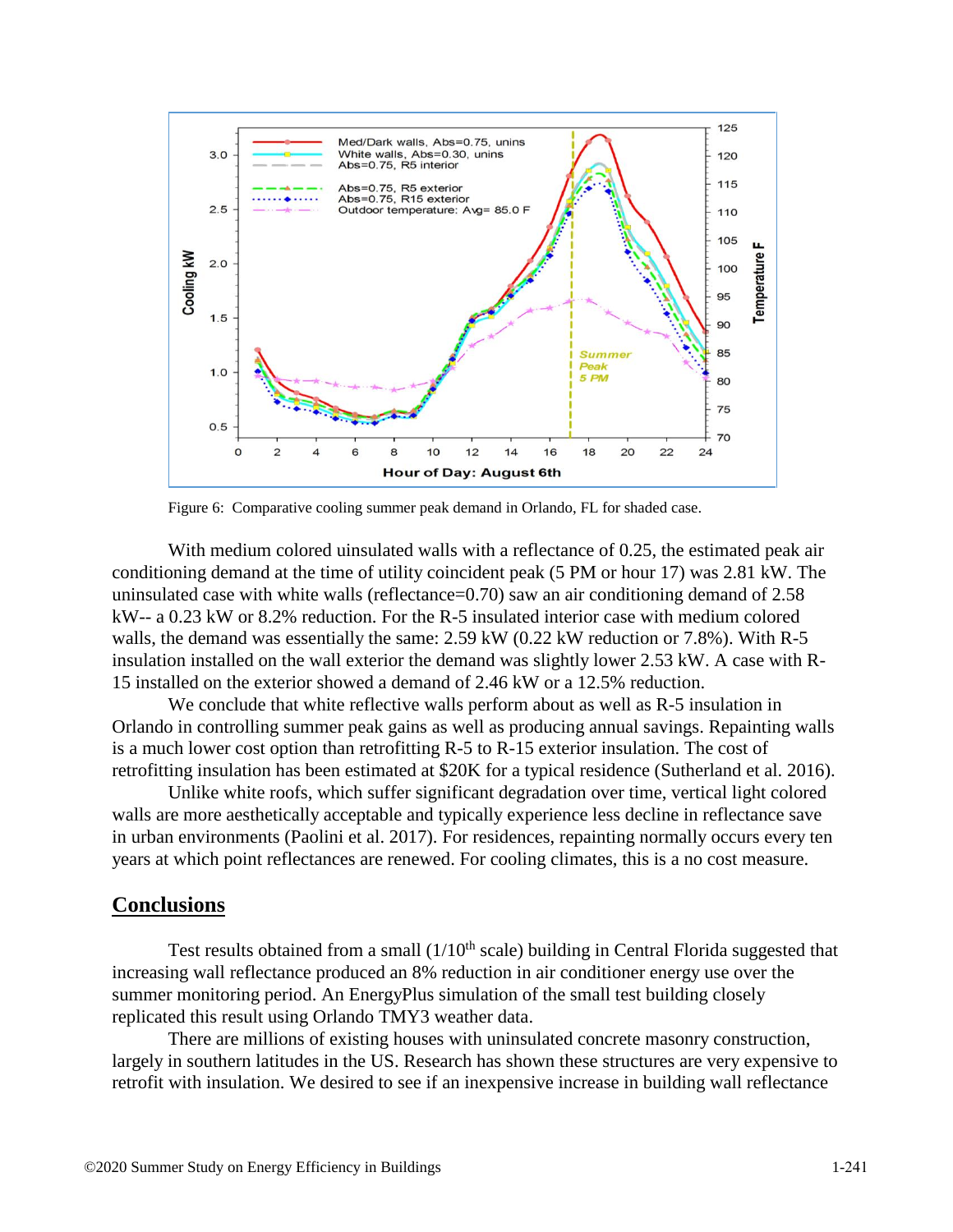would compare to adding expensive wall insulation in various climates. While retrofitting insulation has been found to be very expensive, houses are typically repainted every decade providing an essentially no-cost opportunity to improve wall reflectance.

To extend experimental results, we simulated a typically sized 1,790 square foot residence upon which to evaluate reducing wall reflectance around the U.S. With the realistic assumption of shading from adjacent buildings (or vegetation), cooling energy savings were about 7% in Orlando when moving from dark wall to a medium color with moderate reflectance.

We found sizable heating/cooling savings from wall reflectance in cooling-dominated climates, such as Florida, New Orleans, Houston particularly in sunny locations such as Phoenix and Las Vegas. Mild climates such as Los Angeles and San Diego showed advantage of reflective walls, but savings were modest since both heating and cooling needs are low.

With simulations we corroborated the finding of Petrie et al. (2007) that reflective walls are unhelpful in heating dominated climates such as Baltimore, Minneapolis and New York City. Essentially, if the ratio of cooling degree days to heating degree days is less than 0.9, there seems little advantage for more reflective wall surfaces. These ratios are seen in Table 2. If the ratio falls to less than 0.7, we find reflective walls to increase annual space conditioning energy. We caution, however, that as climate changes, heating needs will fall while cooling needs increase. This may result in locations showing marginal advantage now (e.g. Atlanta and Sacramento) moving to climatic circumstances with advantage to greater wall reflectance.

However, in cooling dominated locations such as Orlando, we found that reflective walls produced more energy savings than R-5 wall insulation for retrofitting existing buildings. Future technology developments with wall pigments that are IR selective with ambient temperature could play a role in reducing the heating penalty seen in most locations.

- In cooling-dominated climates such as Miami, Orlando, Las Vegas and Phoenix with very low heating, reflective walls perform nearly as well in reducing annual conditioning energy as added wall insulation (specific values in Tables 3 and 5).
- Added wall insulation provides better savings than increased wall reflectance in all climates with significant heating. In mixed climates, such as Atlanta, Raleigh, and Sacramento, the wall insulation level is much more significant than wall reflectance.
- Pre-existing wall insulation has a large impact on reflective wall cooling energy savings, although increased wall reflectance helps reduce cooling even with high insulation.
- Mixed climates with significant heating (e.g. Atlanta), show modest savings from increased wall reflectance given the winter heating penalty. Added wall insulation is more effective in such locations. However, cooling peak savings remain large.
- Pre-existing shading from adjacent buildings and other obstructions such as vegetation reduces savings, but they still remain significant even when walls are insulated.
- Two-story buildings show the greatest influence from increasing wall reflectance due to their greater exposed façade area within the building envelope.
- Even though annual energy savings with pre-existing shading are typically only  $50 500$ kWh with insulated walls, these savings are highly cost effective due to the negligible costs to alter wall reflectance.

The potential for reflective finishes to reduce cooling loads vary strongly with climates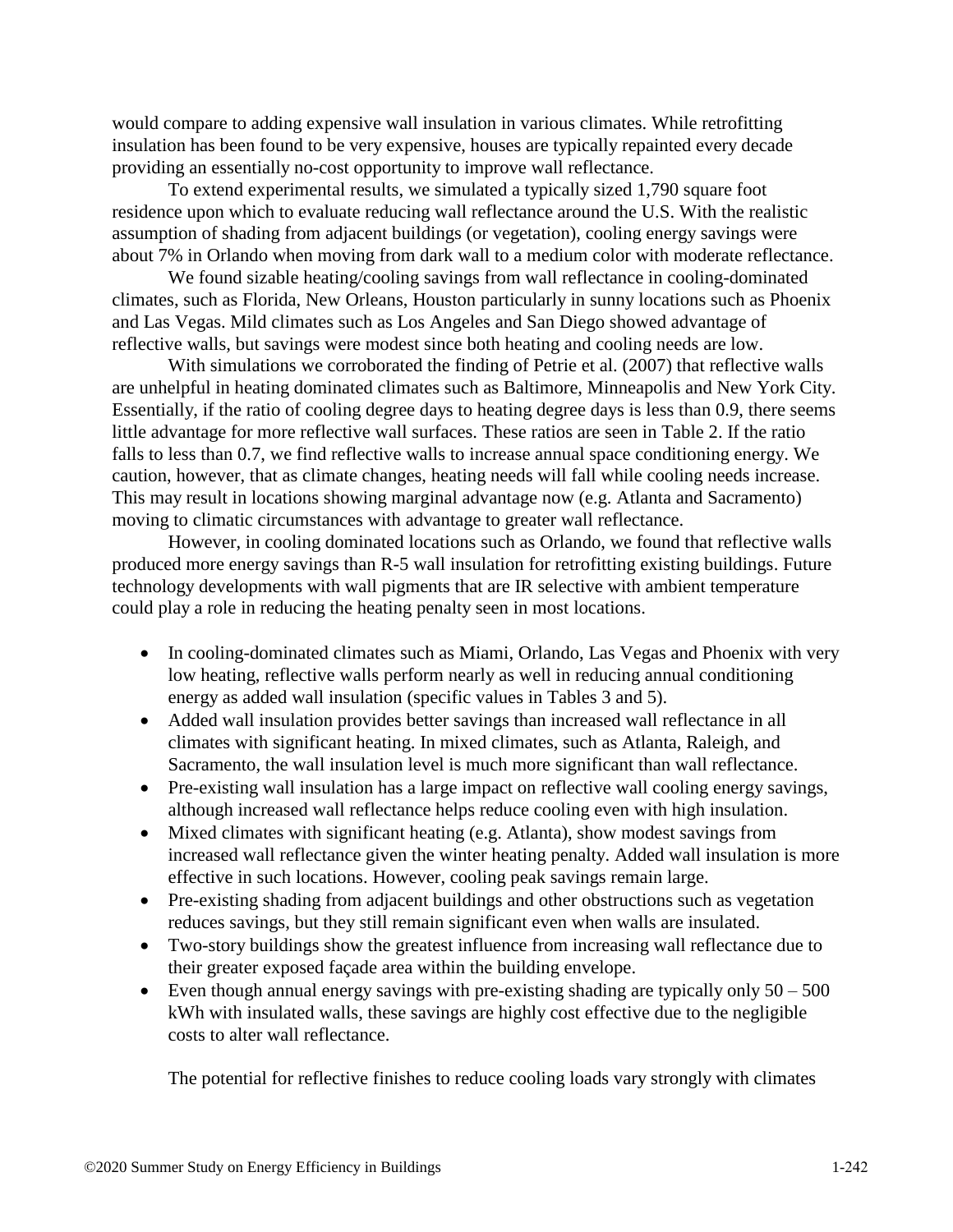around the U.S. We show that reflective wall finishes a powerful means of reducing cooling in existing buildings in hot climates with uninsulated concrete masonry construction. Two-story structures are likely beneficial applications given large un-shaded wall expanses.

# **Acknowledgments**

Thanks to Dru Crawley and Linda Lawrie at Climate.OneBuilding.org for updated TMY weather files used for this analysis. Patrick Gillis assisted with building refinish and testing.

# **References**

Akbari, H., Kolokotsa, D., 2016. "Three decades of urban heat islands and mitigation technologies research," *Energy and Buildings*, 133, pp. 834-842, [10.1016/j.enbuild.2016.09.067](https://doi.org/10.1016/j.enbuild.2016.09.067)

American Society of Testing and Materials, 2002. "E-903: Test Method for Solar Absorptance, Reflectance and Transmission of Materials Using Integrating Spheres," ASTM Standards, Vol. 12. 02.

Barkaszi, S. and Parker, D., 1995. *Florida Exterior Wall Insulation Field Test*, prepared for Oak Ridge National Laboratory, Florida Solar Energy Center, FSEC-CR-868-95.

Doya, M., Bozonnet, E, and Allard, F., 2012. "Experimental measurement of cool facades' performance in a dense urban environment," *Energy Buildings*, pp. 42-50. [10.1016/j.enbuild.2011.11.001](https://doi.org/10.1016/j.enbuild.2011.11.001)

Fernandes, J., Pimenta, C., Mateus, R.,Silva, S. and Bragança, L. 2015. "Contribution of Portuguese Vernacular Building Strategies to Indoor Thermal Comfort and Occupants' Perception," *Buildings*, *5*, 1242-1264.

Hart, R., Mendon, V. and Taylor, T., 2014. *Residential Walls Energy Impact Analysis*, Battelle Pacific Northwest National Labs, PNNL-22867.

Kossecka, E. and Kosny, J. 2002. "Influence of insulation configuration on heating and cooling loads in a continuously used building," *Energy and Buildings* 34, 321-331.

Levinson, R., Berdahl, P., Akbari, H., Miller, W., Joedicke, I., Reilly, J., Suzuki, Y. and Vondran, M. 2007. "Methods of creating solar-reflective nonwhite surfaces and their application to residential roofing materials," *Solar Energy Materials and Solar Cells*, 91. 304-314. 10.1016/j.solmat.2006.06.062.

Mandal, J., Fu, Y., Overvig, A., Jia, J., Sun, K., Shi, N., Zhou, H., Xiao, X., Yu, N. and Yang, Y. 2018. "Hierarchically porous polymer coatings for highly efficient passive daytime radiative cooling," *Science,* 19 Oct 2018: 315-319.

Paolini, R., Zani, R., Poli, A. Antretter, T., and Zinzi, M. 2017. "Natural aging of cool walls: Impact on solar reflectance, sensitivity to thermal shocks and building energy needs," *Energy and*